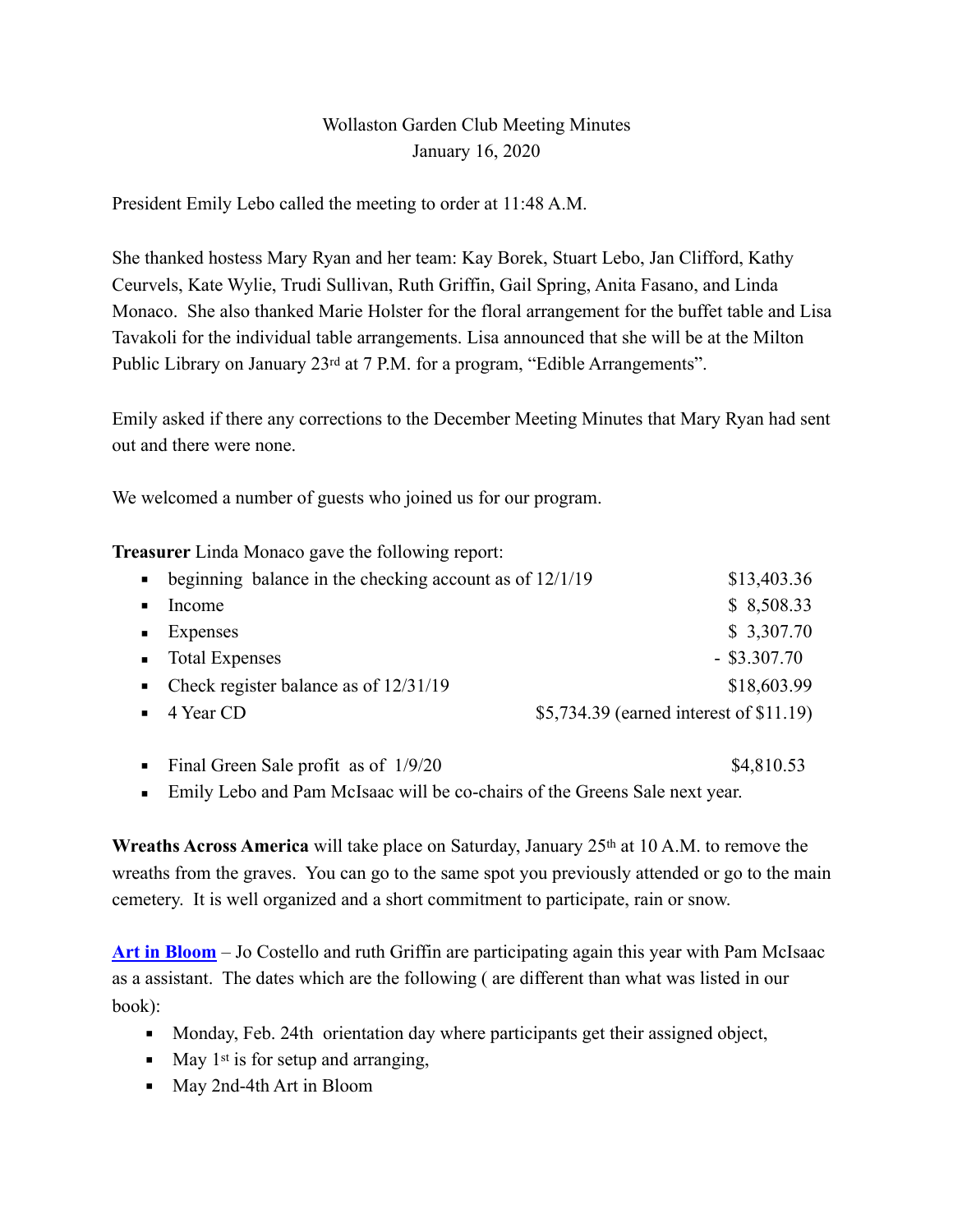■ May 5th is for pick up items.

**Tri Club April 1, 2020**- will be at Houghs Neck Congregational Church on Manet Ave. Start time is 6:30 for a light dinner before the program. The speaker is Sarah Boynton, whose techniques, secrets, and planning ideas for jewelry are made from plant material that help create award-winning entries for flower shows. Sign-up sheets are on the front table.

**[Boston Flower Show](https://bostonflowershow.com/exhibitor-info/floor-plan/2020-boston-flower-and-garden-show-floorplan-2/)** - March 11-15, 2020 Seaport World Trade Center A brochure and entry form is available for members who want to participate and are asked to let Linda Monaco know if they are interested. The Club will support any entries. Ruth Griffin and her granddaughter will be participating.

**Conservation Committee**- Emily reported for Chair Eric Hall:

- David Reich, chair of OCAN, sent an email to Emily urging WGC members to send letters to their city councilors to amend the ordinance banning plastic bags before it takes effect on March 1st. He included a sample letter that members could ue to send to their councilors.
- **Members should send a letter to their [counselors](https://www.quincyma.gov/govt/elected/city_council/councillor/default.htm) (open link) as individuals, if interested.**
- A plastic bag ban would cost more money to purchase paper bags which are more harmful to the environment.
- QCAN wants to reduce the environmental impact and encourages the amendment.
- Jan previously sent out a copy of David's email to the membership.

[Penny Pines Program](http://gardenclub.org/projects/penny-pines.aspx)- WGC has collected \$68 needed to fund the planting of another tree for the reforestation program. Emily is looking for suggestions as to whom me might want to honor when we send in the money.

**Membership Addendum** – Marnie has an addendum to the Yearbook and there are copies at the front table. It includes the corrected dates for Art in Bloom, the dates for the Tri-Club Meeting, which were not available previously, as well as information on changes to information on a couple of existing members plus information on a few new members.

**Proposed Bylaw Change Section 2**-Emily reported that the Board voted new language to the Bylaw Section 2. It entails doing away with voting in new members by the Board, and allowing new members just to be "accepted" and to join. The Board had voted in favor of the change.